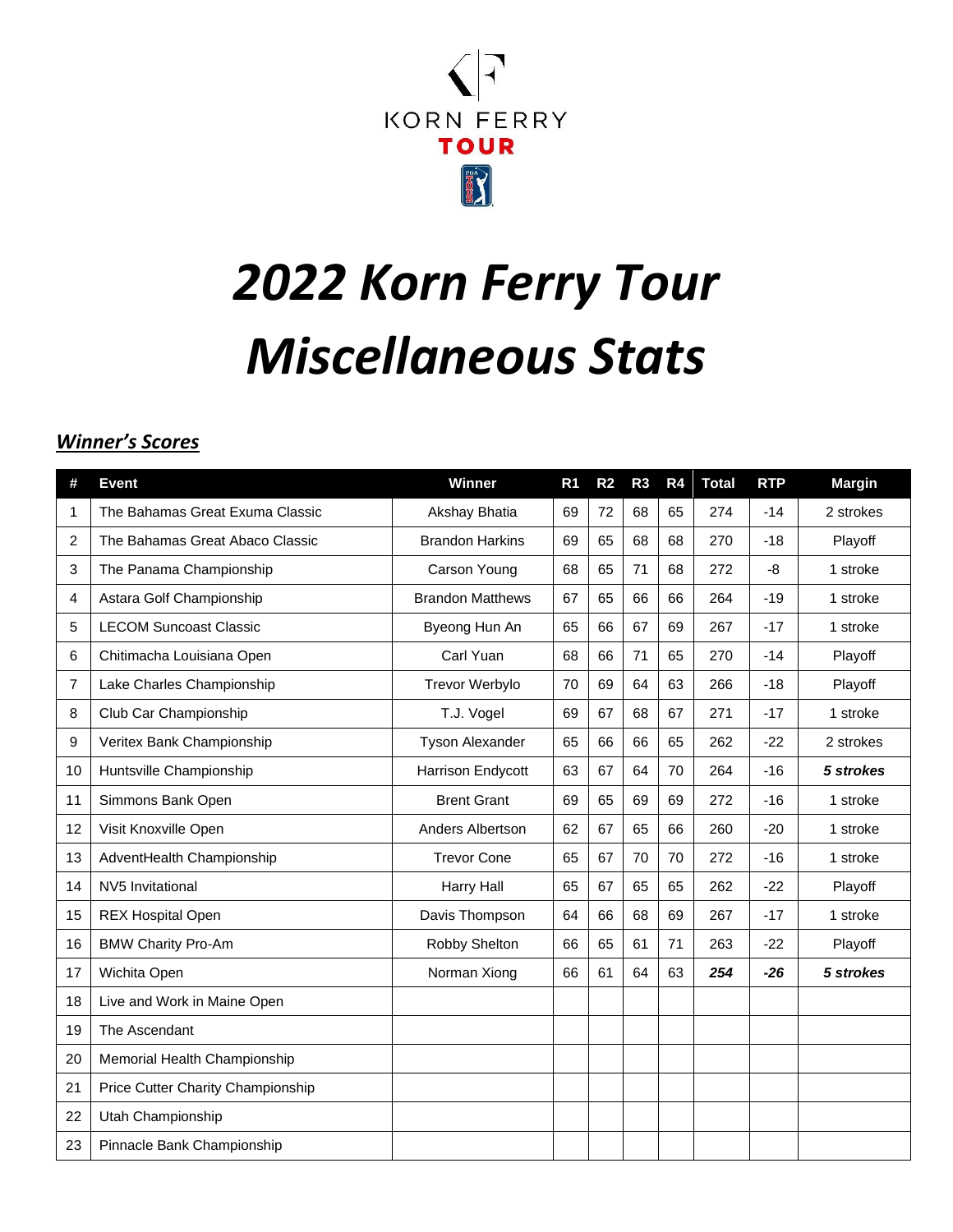| -24 | Albertsons Boise Open                       |  |  |  |  |
|-----|---------------------------------------------|--|--|--|--|
| 25  | Nationwide Children's Hospital Championship |  |  |  |  |
| -26 | Korn Ferry Tour Championship                |  |  |  |  |

## *Winner's Progression in Tournament Standings (strokes behind / ahead)*

| #              | <b>Event</b>                                | Winner                  | 18        | 36        | 54        | 72          |
|----------------|---------------------------------------------|-------------------------|-----------|-----------|-----------|-------------|
| 1              | The Bahamas Great Exuma Classic             | Akshay Bhatia           | $T4(-1)$  | $T12(-4)$ | $T5(-3)$  | $1 (+2)$    |
| $\overline{2}$ | The Bahamas Great Abaco Classic             | <b>Brandon Harkins</b>  | $T23(-4)$ | $T2(-2)$  | $2(-1)$   | 1 (Playoff) |
| 3              | The Panama Championship                     | Carson Young            | $T29(-4)$ | $T2(-1)$  | $T5(-1)$  | $1 (+1)$    |
| 4              | Astara Golf Championship                    | <b>Brandon Matthews</b> | $T20(-5)$ | $T6(-3)$  | $T3(-1)$  | $1 (+1)$    |
| 5              | <b>LECOM Suncoast Classic</b>               | Byeong Hun An           | $T5(-2)$  | $T3(-3)$  | $T3(-2)$  | $1 (+1)$    |
| 6              | Chitimacha Louisiana Open                   | Carl Yuan               | $T25(-3)$ | $T7(-3)$  | $T7(-5)$  | 1 (Playoff) |
| 7              | Lake Charles Championship                   | Trevor Werbylo          | $T38(-5)$ | $T41(-6)$ | $T8(-5)$  | 1 (Playoff) |
| 8              | Club Car Championship                       | T.J. Vogel              | $T17(-5)$ | $T4(-5)$  | $T5(-3)$  | $1 (+1)$    |
| 9              | Veritex Bank Championship                   | <b>Tyson Alexander</b>  | $T3(-3)$  | $T4(-3)$  | $T3(-3)$  | $1 (+2)$    |
| 10             | Huntsville Championship                     | Harrison Endycott       | <b>T1</b> | $2(-1)$   | $1 (+5)$  | $1 (+5)$    |
| 11             | Simmons Bank Open                           | <b>Brent Grant</b>      | $T37(-5)$ | $T2(-2)$  | $T2(-1)$  | $1 (+1)$    |
| 12             | Visit Knoxville Open                        | Anders Albertson        | $1 (+2)$  | <b>T1</b> | $1 (+1)$  | $1 (+1)$    |
| 13             | AdventHealth Championship                   | <b>Trevor Cone</b>      | T1        | $1 (+2)$  | $T2(-1)$  | $1 (+1)$    |
| 14             | NV5 Invitational                            | Harry Hall              | $T5(-2)$  | $T2(-1)$  | <b>T1</b> | 1 (Playoff) |
| 15             | <b>REX Hospital Open</b>                    | Davis Thompson          | $T2(-1)$  | $1 (+2)$  | $1 (+2)$  | $1 (+1)$    |
| 16             | <b>BMW Charity Pro-Am</b>                   | Robby Shelton           | $T8(-3)$  | $T2(-2)$  | $1 (+5)$  | 1 (Playoff) |
| 17             | Wichita Open                                | Norman Xiong            | $T17(-4)$ | $1 (+1)$  | $1 (+1)$  | $1 (+5)$    |
| 18             | Live and Work in Maine Open                 |                         |           |           |           |             |
| 19             | The Ascendant                               |                         |           |           |           |             |
| 20             | Memorial Health Championship                |                         |           |           |           |             |
| 21             | Price Cutter Charity Championship           |                         |           |           |           |             |
| 22             | Utah Championship                           |                         |           |           |           |             |
| 23             | Pinnacle Bank Championship                  |                         |           |           |           |             |
| 24             | Albertsons Boise Open                       |                         |           |           |           |             |
| 25             | Nationwide Children's Hospital Championship |                         |           |           |           |             |
| 26             | Korn Ferry Tour Championship                |                         |           |           |           |             |
|                | Round leaders who went on to win            |                         | 3/17      | 4/17      | 6/17      | ä,          |

# *Winners "Down The Stretch" (Nos. 16, 17, and 18)*

| # | Event                           | Winner        | Down the Stretch<br>$16 - 17 - 18$ | Last<br><b>Birdie</b> | <b>Winning</b><br>Margin |
|---|---------------------------------|---------------|------------------------------------|-----------------------|--------------------------|
|   | The Bahamas Great Exuma Classic | Akshay Bhatia | Par-Birdie-Birdie                  | No. 18                | 2 strokes                |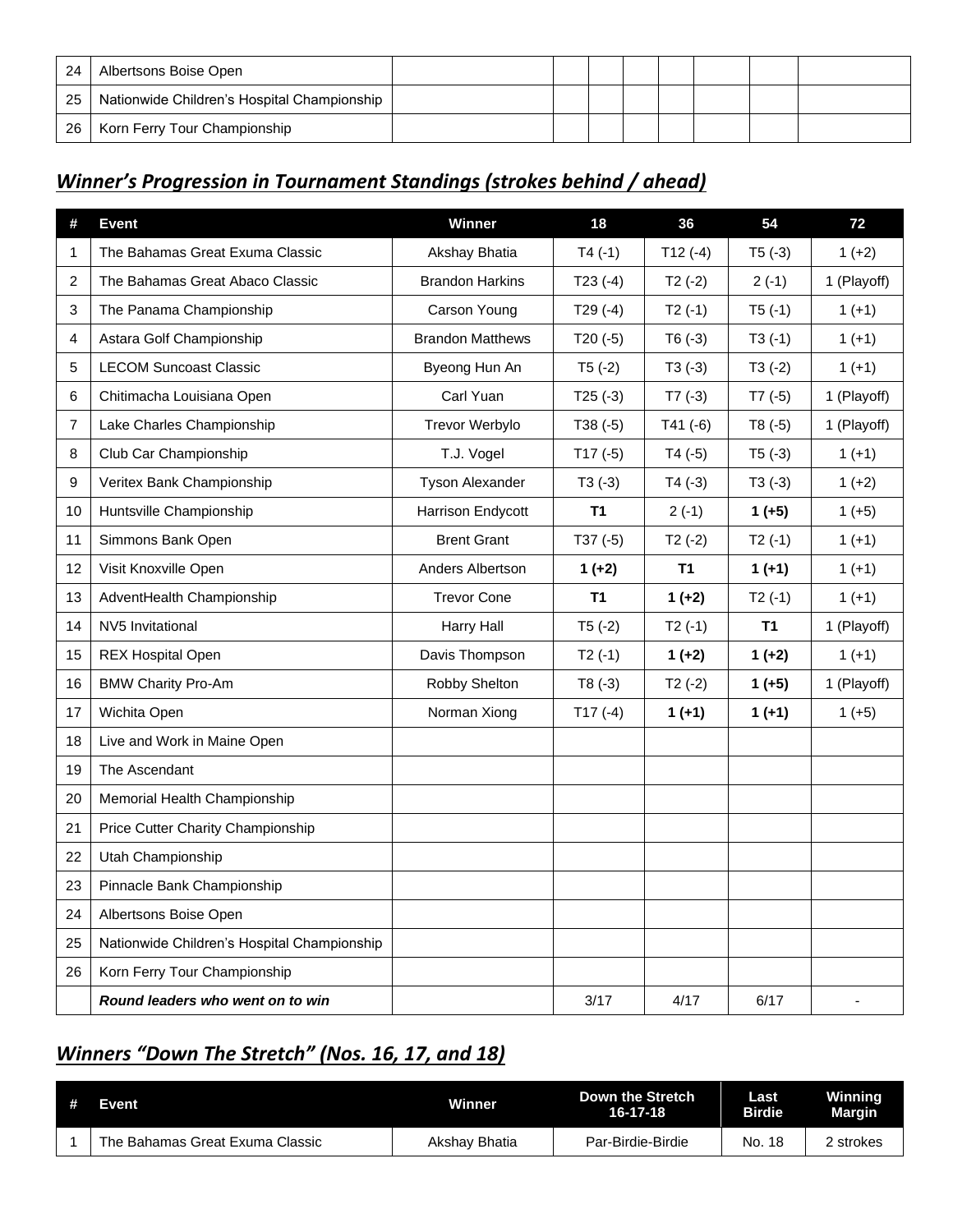| 2  | The Bahamas Great Abaco Classic             | <b>Brandon Harkins</b>  | Par-par-par            | No. 14            | Playoff   |
|----|---------------------------------------------|-------------------------|------------------------|-------------------|-----------|
| 3  | The Panama Championship                     | Carson Young            | Par-par-par            | No. 12            | 1 stroke  |
| 4  | Astara Golf Championship                    | <b>Brandon Matthews</b> | Birdie-birdie-eagle    | No. 18<br>(eagle) | 1 stroke  |
| 5  | <b>LECOM Suncoast Classic</b>               | Byeong Hun An           | Birdie-par-bogey       | No. 16            | 1 stroke  |
| 6  | Chitimacha Louisiana Open                   | Carl Yuan               | Par-par-par            | Playoff           | Playoff   |
| 7  | Lake Charles Championship                   | Trevor Werbylo          | Bogey-birdie-birdie    | Playoff           | Playoff   |
| 8  | Club Car Championship                       | T.J. Vogel              | Birdie-par-par         | No. 16            | 1 stroke  |
| 9  | Veritex Bank Championship                   | Tyson Alexander         | Par-par-birdie         | No. 18            | 2 strokes |
| 10 | Huntsville Championship                     | Harrison Endycott       | Birdie-bogey-birdie    | No. 18            | 5 strokes |
| 11 | Simmons Bank Open                           | <b>Brent Grant</b>      | Birdie-bogey-birdie    | No. 18            | 1 stroke  |
| 12 | Visit Knoxville Open                        | Anders Albertson        | Par-par-birdie         | No. 18            | 1 stroke  |
| 13 | AdventHealth Championship                   | <b>Trevor Cone</b>      | Birdie-par-birdie      | No. 18            | 1 stroke  |
| 14 | NV5 Invitational                            | Harry Hall              | Birdie-par-birdie      | Playoff           | Playoff   |
| 15 | <b>REX Hospital Open</b>                    | Davis Thompson          | Par-par-par            | No. 15            | 1 stroke  |
| 16 | <b>BMW Charity Pro-Am</b>                   | Robby Shelton           | Par-par-bogey          | No. 15            | Playoff   |
| 17 | Wichita Open                                | Norman Xiong            | Eagle-par-double bogey | No. 16<br>(eagle) | 5 strokes |
| 18 | Live and Work in Maine Open                 |                         |                        |                   |           |
| 19 | The Ascendant                               |                         |                        |                   |           |
| 20 | Memorial Health Championship                |                         |                        |                   |           |
| 21 | Price Cutter Charity Championship           |                         |                        |                   |           |
| 22 | Utah Championship                           |                         |                        |                   |           |
| 23 | Pinnacle Bank Championship                  |                         |                        |                   |           |
| 24 | Albertsons Boise Open                       |                         |                        |                   |           |
| 25 | Nationwide Children's Hospital Championship |                         |                        |                   |           |
| 26 | Korn Ferry Tour Championship                |                         |                        |                   |           |

# *Winner's Statistical Rankings*

|   | Event                           | Winner                  | <b>Fairways</b> | <b>GIR</b>  | <b>Putts</b> |
|---|---------------------------------|-------------------------|-----------------|-------------|--------------|
|   | The Bahamas Great Exuma Classic | Akshay Bhatia           |                 |             | --           |
| 2 | The Bahamas Great Abaco Classic | <b>Brandon Harkins</b>  | --              | --          | $-$          |
| 3 | The Panama Championship         | Carson Young            |                 | --          | --           |
| 4 | Astara Golf Championship        | <b>Brandon Matthews</b> |                 | --          | $- -$        |
| 5 | LECOM Suncoast Classic          | Byeong Hun An           | 41/52 (T30)     | 55/72 (T20) | 115          |
| 6 | Chitimacha Louisiana Open       | Carl Yuan               | 29/52 (T30)     | 50/72 (T46) | 113          |
|   | Lake Charles Championship       | Trevor Werbylo          | 35/56 (T61)     | 53/72 (T7)  | 106          |
| 8 | Club Car Championship           | T.J. Vogel              | 36/56 (T43)     | 51/72 (T36) | 110          |
| 9 | Veritex Bank Championship       | <b>Tyson Alexander</b>  | 36/56 (T60)     | 63/72 (1st) | 116          |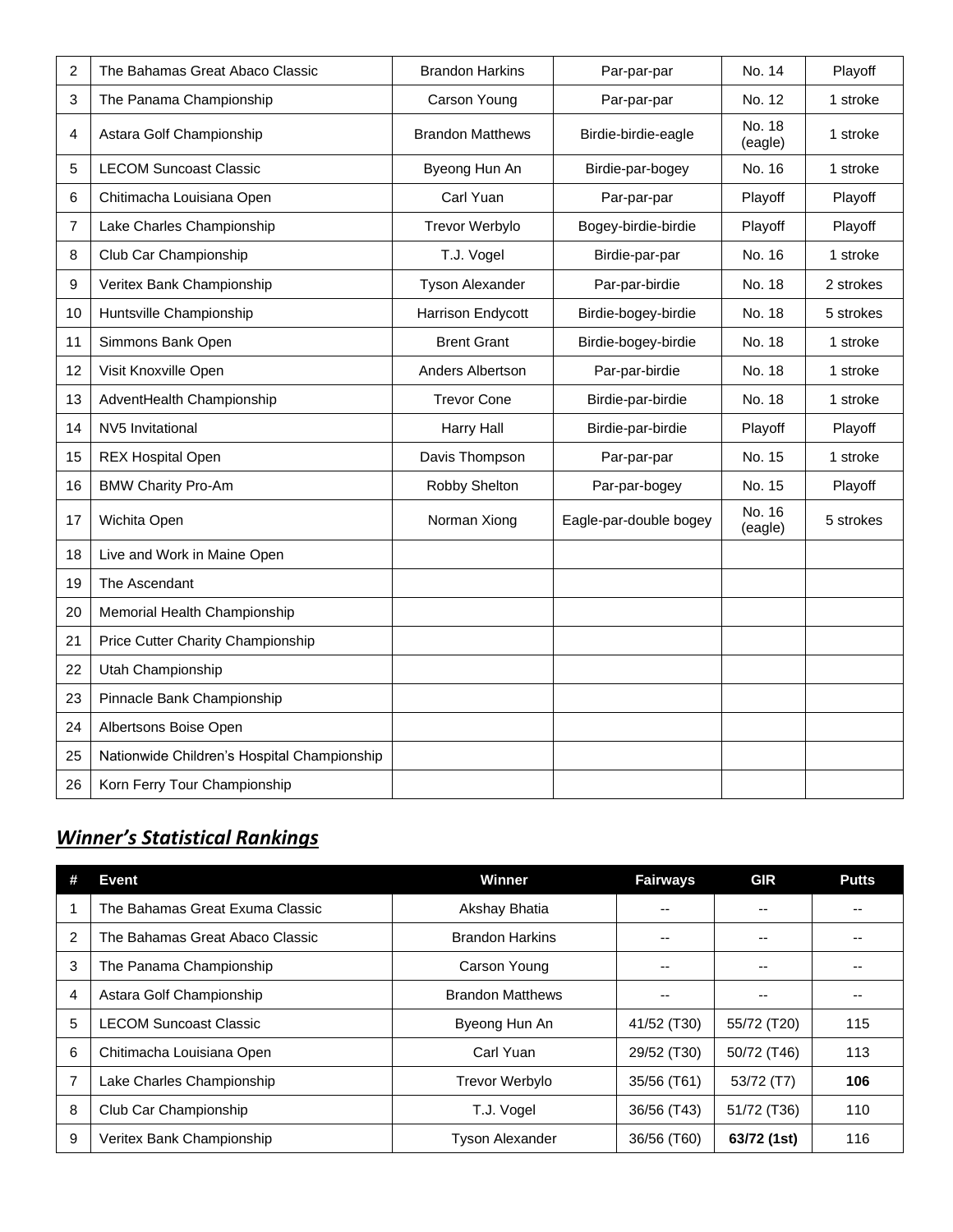| 10 | Huntsville Championship                     | Harrison Endycott  | 41/52 (T1)  | 58/72 (T1)  | 116 |
|----|---------------------------------------------|--------------------|-------------|-------------|-----|
| 11 | Simmons Bank Open                           | <b>Brent Grant</b> | 46/56 (T9)  | 55/72 (T7)  | 116 |
| 12 | Visit Knoxville Open                        | Anders Albertson   | 39/56 (T3)  | 61/72(2)    | 116 |
| 13 | AdventHealth Championship                   | <b>Trevor Cone</b> | 28/56 (T43) | 54/72 (T10) | 114 |
| 14 | NV5 Invitational                            | Harry Hall         | 43/56 (T3)  | 56/72 (T9)  | 107 |
| 15 | <b>REX Hospital Open</b>                    | Davis Thompson     | 38/56 (T10) | 52/72 (T28) | 109 |
| 16 | <b>BMW Charity Pro-Am</b>                   | Robby Shelton      | 40/53 (T6)  | 61/72 (T4)  | 112 |
| 17 | Wichita Open                                | Norman Xiong       | 28/56 (T25) | 49/72 (T28) | 94  |
| 18 | Live and Work in Maine Open                 |                    |             |             |     |
| 19 | The Ascendant at TPC Colorado               |                    |             |             |     |
| 20 | Memorial Health Championship                |                    |             |             |     |
| 21 | Price Cutter Charity Championship           |                    |             |             |     |
| 22 | Utah Championship                           |                    |             |             |     |
| 23 | Pinnacle Bank Championship                  |                    |             |             |     |
| 24 | Albertsons Boise Open                       |                    |             |             |     |
| 25 | Nationwide Children's Hospital Championship |                    |             |             |     |
| 26 | Korn Ferry Tour Championship                |                    |             |             |     |

# *Ages of 2022 Korn Ferry Tour Champions*

| <b>Age Group</b> | <b>Winners</b>         |                                                                                                                                                                                         |
|------------------|------------------------|-----------------------------------------------------------------------------------------------------------------------------------------------------------------------------------------|
| Teens            |                        | Akshay Bhatia                                                                                                                                                                           |
| 20s              | 12                     | Anders Albertson, Trevor Cone, Harrison Endycott, Brent Grant, Harry Hall,<br>Brandon Matthews, Robby Shelton, Davis Thompson, Trevor Werbylo,<br>Norman Xiong, Carson Young, Carl Yuan |
| 30 <sub>s</sub>  | 4                      | Tyson Alexander, Byeong Hun An, Brandon Harkins, T.J. Vogel                                                                                                                             |
| 40s              |                        |                                                                                                                                                                                         |
| Oldest           | <b>Brandon Harkins</b> | 35 years, 6 months, 13 days                                                                                                                                                             |
| Youngest         | Akshay Bhatia          | 19 years, 11 months, 19 days                                                                                                                                                            |

| <b>Date</b> | <b>Event</b>                    | Winner                  | <b>Birthdate</b> | <b>Age Won</b>               |
|-------------|---------------------------------|-------------------------|------------------|------------------------------|
| 1/19        | The Bahamas Great Exuma Classic | Akshay Bhatia           | 1/31/2002        | 19 years, 11 months, 19 days |
| 1/26        | The Bahamas Great Abaco Classic | <b>Brandon Harkins</b>  | 7/13/1986        | 35 years, 6 months, 13 days  |
| 2/6         | The Panama Championship         | Carson Young            | 11/12/1994       | 27 years, 2 months, 25 days  |
| 2/13        | Astara Golf Championship        | <b>Brandon Matthews</b> | 7/27/1994        | 27 years, 6 months, 17 days  |
| 2/20        | <b>LECOM Suncoast Classic</b>   | Byeong Hun An           | 9/17/1991        | 30 years, 5 months, 3 days   |
| 3/20        | Chitimacha Louisiana Open       | Carl Yuan               | 3/21/1997        | 24 years, 11 months, 27 days |
| 3/27        | Lake Charles Championship       | <b>Trevor Werbylo</b>   | 6/3/1998         | 23 years, 9 months, 24 days  |
| 4/3         | Club Car Championship           | T.J. Vogel              | 12/30/1990       | 31 years, 3 months, 4 days   |
| 4/16        | Veritex Bank Championship       | <b>Tyson Alexander</b>  | 7/13/1988        | 33 years, 9 months, 3 days   |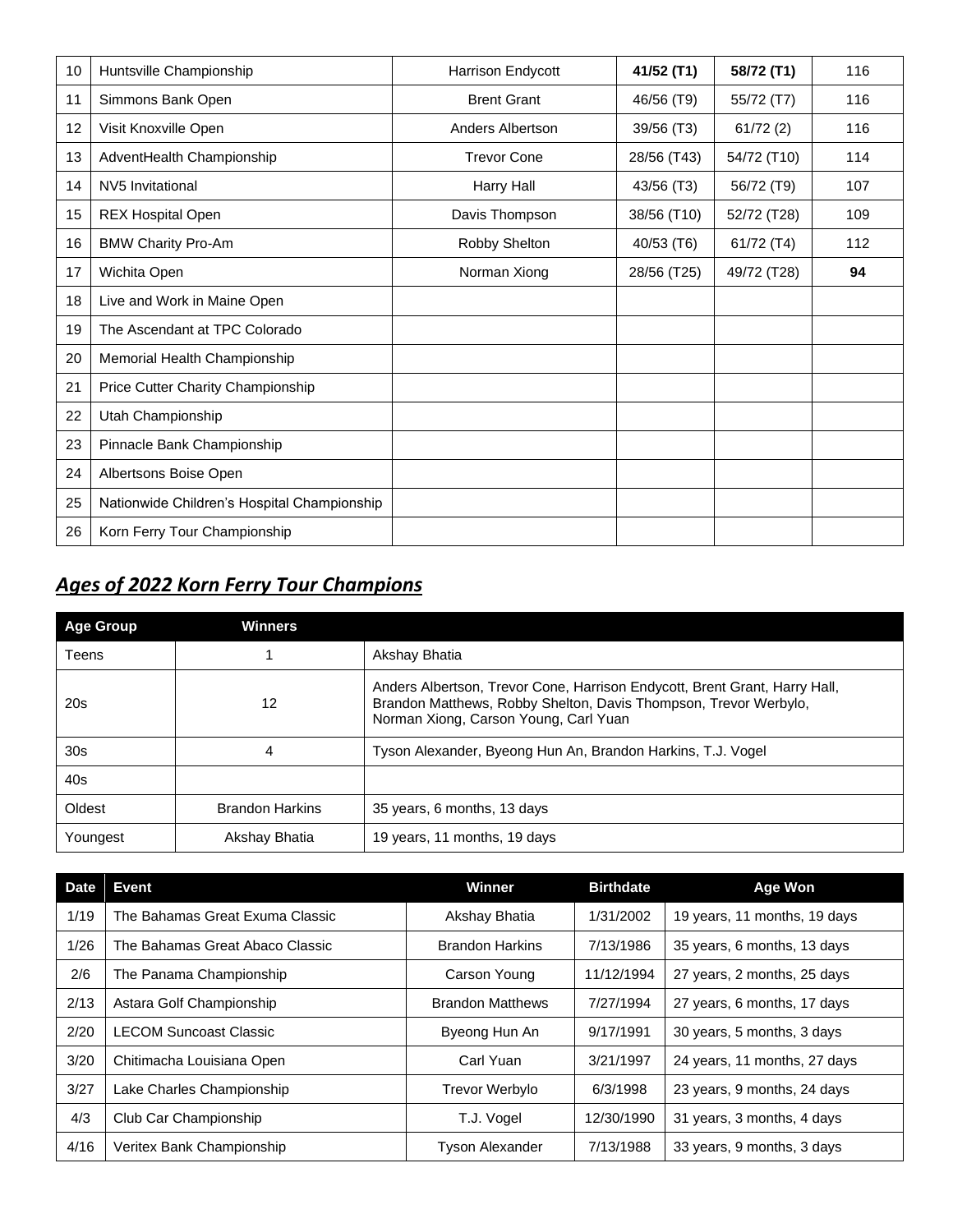| 5/1  | Huntsville Championship                     | <b>Harrison Endycott</b> | 5/26/1996  | 25 years, 11 months, 5 days |
|------|---------------------------------------------|--------------------------|------------|-----------------------------|
| 5/8  | Simmons Bank Open                           | <b>Brent Grant</b>       | 3/29/1996  | 26 years, 1 month, 9 days   |
| 5/15 | Visit Knoxville Open                        | Anders Albertson         | 6/8/1993   | 28 years, 11 months, 7 days |
| 5/22 | AdventHealth Championship                   | <b>Trevor Cone</b>       | 11/13/1992 | 29 years, 6 months, 9 days  |
| 5/29 | NV5 Invitational                            | Harry Hall               | 8/6/1997   | 24 years, 9 months, 23 days |
| 6/5  | <b>REX Hospital Open</b>                    | Davis Thompson           | 6/5/1999   | 23 years, 0 months, 0 days  |
| 6/12 | <b>BMW Charity Pro-Am</b>                   | Robby Shelton            | 8/25/1995  | 26 years, 9 months, 18 days |
| 6/19 | Wichita Open                                | Norman Xiong             | 11/9/1998  | 23 years, 7 months, 10 days |
|      | Live and Work in Maine Open                 |                          |            |                             |
|      | The Ascendant                               |                          |            |                             |
|      | Memorial Health Championship                |                          |            |                             |
|      | Price Cutter Charity Championship           |                          |            |                             |
|      | Utah Championship                           |                          |            |                             |
|      | Pinnacle Bank Championship                  |                          |            |                             |
|      | Albertsons Boise Open                       |                          |            |                             |
|      | Nationwide Children's Hospital Championship |                          |            |                             |
|      | Korn Ferry Tour Championship                |                          |            |                             |

## *First-Time Korn Ferry Tour Winners*

|                | <b>Winner</b>           | <b>Event</b>                    |
|----------------|-------------------------|---------------------------------|
|                | Akshay Bhatia           | The Bahamas Great Exuma Classic |
| $\overline{2}$ | <b>Brandon Harkins</b>  | The Bahamas Great Abaco Classic |
| 3              | Carson Young            | The Panama Championship         |
| 4              | <b>Brandon Matthews</b> | Astara Golf Championship        |
| 5              | Byeong Hun An           | <b>LECOM Suncoast Classic</b>   |
| 6              | Carl Yuan               | Chitimacha Louisiana Open       |
| 7              | Trevor Werbylo          | Lake Charles Championship       |
| 8              | T.J. Vogel              | Club Car Championship           |
| 9              | Harrison Endycott       | Huntsville Championship         |
| 10             | <b>Brent Grant</b>      | Simmons Bank Open               |
| 11             | Davis Thompson          | <b>REX Hospital Open</b>        |
| 12             | Norman Xiong            | Wichita Open                    |

## *Korn Ferry Tour Rookie Winners*

|   | Winner        | Event                           |
|---|---------------|---------------------------------|
|   | Akshay Bhatia | The Bahamas Great Exuma Classic |
|   | Carson Young  | The Panama Championship         |
| ാ | Byeong Hun An | <b>LECOM Suncoast Classic</b>   |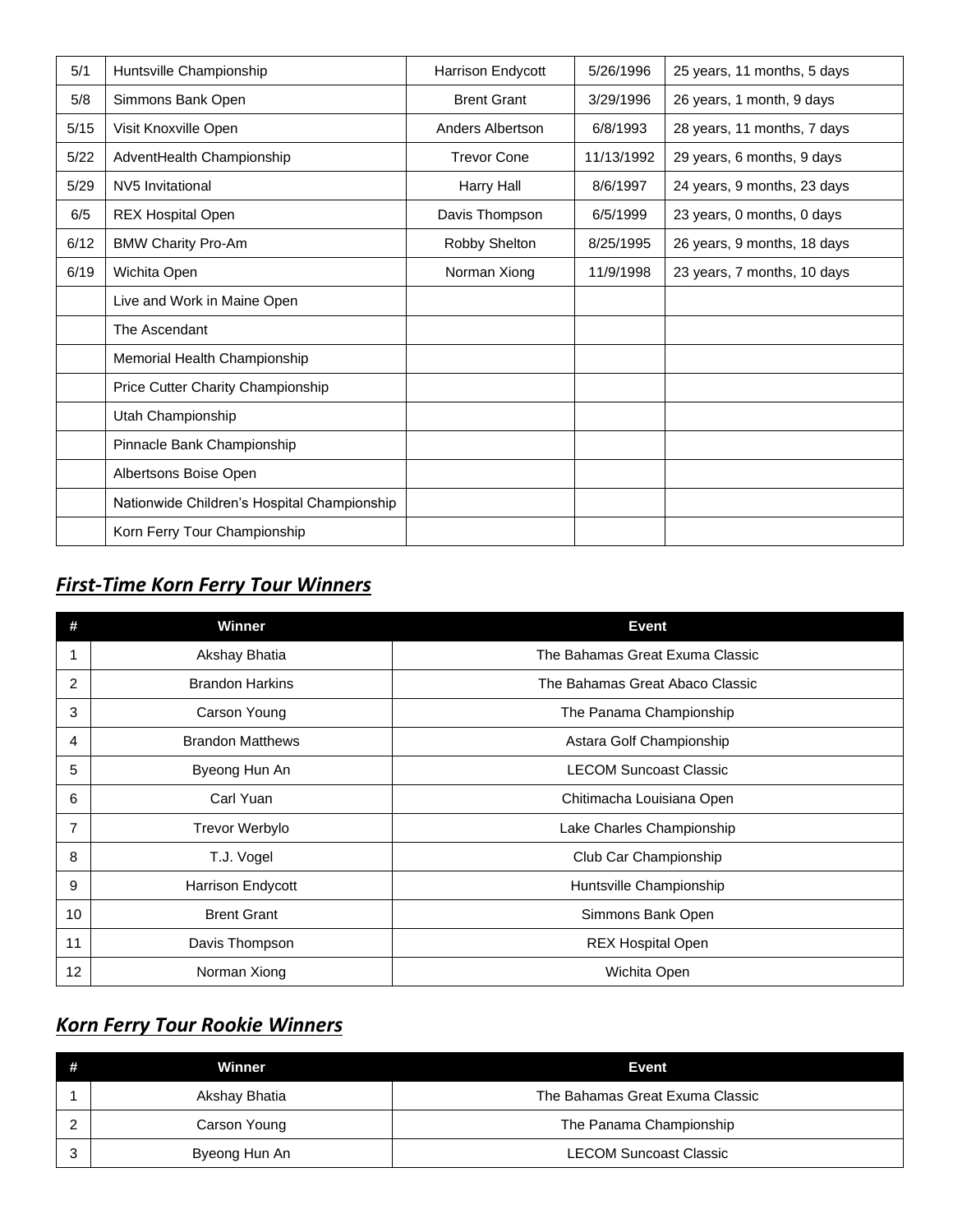| Trevor Werbylo | Lake Charles Championship |
|----------------|---------------------------|
| Davis Thompson | <b>REX Hospital Open</b>  |

## *Margin of Victory – 2022 Korn Ferry Tour Season*

## *Round-by-Round Leaders (score to par, lead)*

| <b>Event</b>                                                 | Round 1                                                                                            | Round 2                                                                               | Round 3                                                               | Round 4                                    |
|--------------------------------------------------------------|----------------------------------------------------------------------------------------------------|---------------------------------------------------------------------------------------|-----------------------------------------------------------------------|--------------------------------------------|
| The Bahamas Great Exuma Classic                              | <b>Harry Hall</b><br>Evan Harmeling<br>Xinjun Zhang<br>$(-4)$                                      | Chris Baker<br>Harry Hall<br>$(-7)$                                                   | Corey Shaun<br>$(-10, +1)$                                            | Akshay Bhatia<br>$(-14, +2)$               |
| The Bahamas Great Abaco Classic                              | Dawson Armstrong<br>Alvaro Ortiz<br>Corey Shaun<br>Davis Thompson<br>$(-7)$                        | Alvaro Ortiz<br>$(-12, +2)$                                                           | Zecheng Dou<br>$(-15, +1)$                                            | <b>Brandon Harkins</b><br>$(-18,$ Playoff) |
| Jimmy Stanger<br>The Panama Championship<br>$(-6, +1)$       |                                                                                                    | <b>Taylor Montgomery</b><br>$(-8, +1)$                                                | Zack Fischer<br>Andrew Kozan<br>Jimmy Stanger<br>Ben Taylor<br>$(-7)$ | Carson Young<br>$(-8, +1)$                 |
| Astara Golf Championship                                     | Ryan McCormick<br><b>Trevor Werbylo</b><br>$(-9)$                                                  | <b>Ben Griffin</b><br>$(-12, +1)$                                                     | Joey Garber<br><b>Ben Griffin</b><br>$(-15)$                          | <b>Brandon Matthews</b><br>$(-19, +1)$     |
| <b>LECOM Suncoast Classic</b>                                | <b>Thomas Walsh</b><br>$(-8, +1)$                                                                  | Zecheng Dou<br>$(-14, +2)$                                                            | Michael Gellerman<br>$(-17, +1)$                                      | Byeong Hun An<br>$(-17, +1)$               |
| Chitimacha Louisiana Open                                    | Peter Uihlein<br>Shad Tuten<br>Mark Hubbard<br><b>Braden Thornberry</b><br>Augusto Núñez<br>$(-6)$ | Shad Tuten<br>$(-11, +1)$                                                             | Peter Uihlein<br>$(-13, +1)$                                          | Carl Yuan<br>$(-14,$ Playoff)              |
| Will Gordon<br>Lake Charles Championship<br>$(-6, +1)$       |                                                                                                    | Vince India<br><b>Braden Thornberry</b><br>George Cunningham<br>Trace Crowe<br>$(-9)$ | Seonghyeon Kim<br>$(-15, +1)$                                         | <b>Trevor Werbylo</b><br>$(-18,$ Playoff)  |
| Mark Hubbard<br>Club Car Championship<br>Carl Yuan<br>$(-8)$ |                                                                                                    | <b>Erik Barnes</b><br>$(-13, +2)$                                                     | Mark Anderson<br>$(-15, +1)$                                          | T.J. Vogel<br>$(-17, +1)$                  |
| Veritex Bank Championship                                    | MJ Daffue<br>$(-9, +2)$                                                                            | Shawn Stefani<br>$(-14, +1)$                                                          | <b>Chase Parker</b><br>$(-19, +1)$                                    | <b>Tyson Alexander</b><br>$(-22, +2)$      |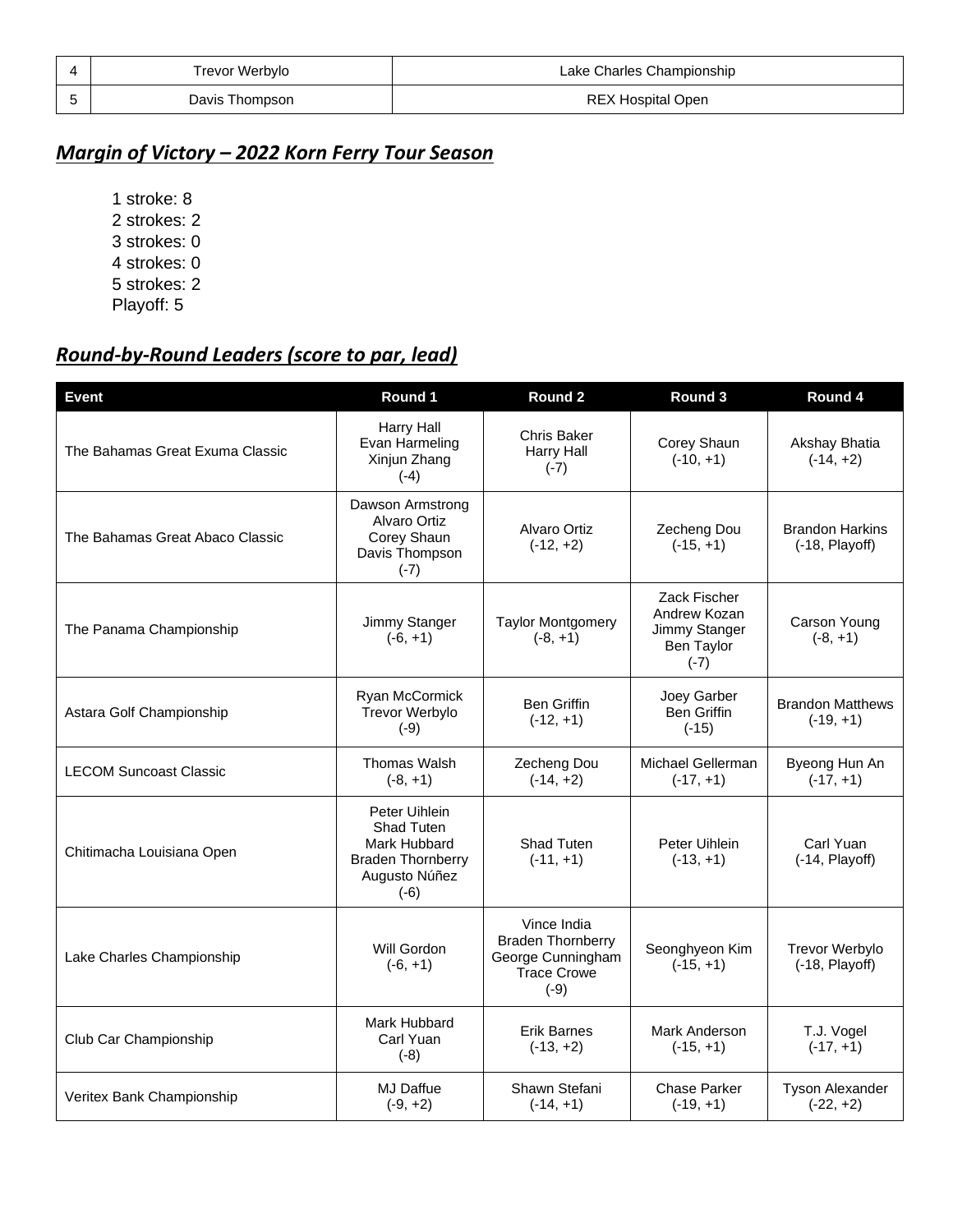| Huntsville Championship               | Harrison Endycott<br>Zack Fischer<br>$(-7)$                                | <b>Erik Barnes</b><br>$(-11, +1)$               | Harrison Endycott<br>$(-16, +5)$                             | Harrison Endycott<br>$(-16, +5)$  |
|---------------------------------------|----------------------------------------------------------------------------|-------------------------------------------------|--------------------------------------------------------------|-----------------------------------|
| Simmons Bank Open                     | Lukas Euler<br><b>Quade Cummins</b><br>$(-8)$                              | <b>Quade Cummins</b><br>$(-12, +2)$             | Kevin Yu<br>$(-14, +1)$                                      | <b>Brent Grant</b><br>$(-16, +1)$ |
| Visit Knoxville Open                  | Anders Albertson<br>$(-8, +2)$                                             | Anders Albertson<br><b>MJ Daffue</b><br>$(-11)$ | Anders Albertson<br>$(-16, +1)$                              | Anders Albertson<br>$(-20, +1)$   |
| AdventHealth Championship             | <b>MJ Daffue</b><br><b>Michael Feagles</b><br><b>Trevor Cone</b><br>$(-7)$ | <b>Trevor Cone</b><br>$(-12, +2)$               | Sam Stevens<br>$(-15, +1)$                                   | <b>Trevor Cone</b><br>$(-16, +1)$ |
| <b>NV5 Invitational</b>               | Michael Kim<br>$(-8, +1)$                                                  | <b>Christopher Petefish</b><br>$(-11, +1)$      | Davis Thompson<br>Nick Hardy<br><b>Harry Hall</b><br>$(-16)$ | Harry Hall<br>(-22, Playoff)      |
| <b>REX Hospital Open</b>              | Jeremy Paul<br>$(-8, +1)$                                                  | Davis Thompson<br>$(-12, +2)$                   | Davis Thompson<br>$(-15, +2)$                                | Davis Thompson<br>$(-17, +1)$     |
| <b>BMW Charity Pro-Am</b>             | Nelson Ledesma<br>$(-9, +1)$                                               | Nelson Ledesma<br>$(-14, +2)$                   | Robby Shelton<br>$(-22, +5)$                                 | Robby Shelton<br>(-22, Playoff)   |
| Wichita Open                          | Tyson Alexander<br>Kevin Roy<br>Alex Chiarella<br>$(-8)$                   | Norman Xiong<br>$(-13, +1)$                     | Norman Xiong<br>$(-19, +1)$                                  | Norman Xiong<br>$(-26, +5)$       |
| Live and Work in Maine Open           |                                                                            |                                                 |                                                              |                                   |
| The Ascendant                         |                                                                            |                                                 |                                                              |                                   |
| Memorial Health Championship          |                                                                            |                                                 |                                                              |                                   |
| Price Cutter Charity Championship     |                                                                            |                                                 |                                                              |                                   |
| Utah Championship                     |                                                                            |                                                 |                                                              |                                   |
| Pinnacle Bank Championship            |                                                                            |                                                 |                                                              |                                   |
| Albertsons Boise Open                 |                                                                            |                                                 |                                                              |                                   |
| Nationwide Children's Hospital Champ. |                                                                            |                                                 |                                                              |                                   |
| Korn Ferry Tour Championship          |                                                                            |                                                 |                                                              |                                   |

# *Alphabetical Round-by-Round Leaders (margin)*

| <b>Player</b>                                       | <b>Event</b>                    | R <sub>1</sub> | R <sub>2</sub> | R3       | R4       |
|-----------------------------------------------------|---------------------------------|----------------|----------------|----------|----------|
| Anders Albertson                                    | Visit Knoxville Open            | $1 (+2)$       | <b>T1</b>      | $1 (+1)$ | $1 (+1)$ |
| <b>Tyson Alexander</b><br>Veritex Bank Championship |                                 |                |                |          | $1 (+2)$ |
|                                                     | Wichita Open                    | T <sub>1</sub> |                |          |          |
| Byeong Hun An                                       | <b>LECOM Suncoast Classic</b>   |                |                |          | $1 (+1)$ |
| <b>Mark Anderson</b><br>Club Car Championship       |                                 |                |                | $+1$     |          |
| The Bahamas Great Abaco Classic<br>Dawson Armstrong |                                 | T1             |                |          |          |
| Chris Baker                                         | The Bahamas Great Exuma Classic |                | Τ1             |          |          |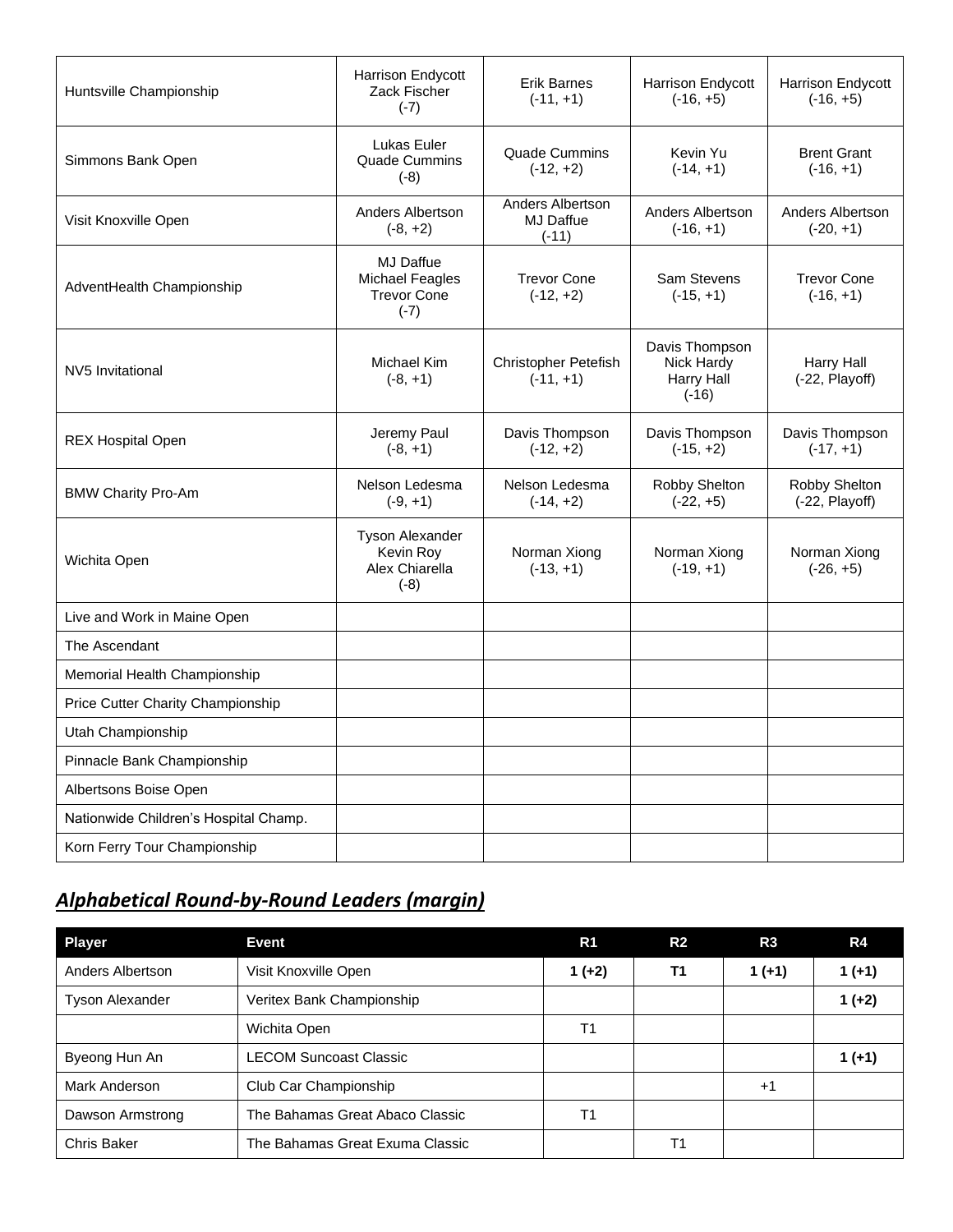| <b>Erik Barnes</b>                      | Club Car Championship           |                | $+2$           |                |             |
|-----------------------------------------|---------------------------------|----------------|----------------|----------------|-------------|
|                                         | <b>Erik Barnes</b>              |                | $+1$           |                |             |
| Akshay Bhatia                           | The Bahamas Great Exuma Classic |                |                |                | $1 (+2)$    |
| Alex Chiarella                          | Wichita Open                    | T <sub>1</sub> |                |                |             |
| <b>Trevor Cone</b>                      | AdventHealth Championship       |                | $1 (+2)$       |                | $1 (+1)$    |
| <b>Trace Crowe</b>                      | Lake Charles Championship       |                | T <sub>1</sub> |                |             |
| <b>Quade Cummins</b>                    | Simmons Bank Open               | T <sub>1</sub> | $+2$           |                |             |
| George Cunningham                       | Lake Charles Championship       |                | T <sub>1</sub> |                |             |
| MJ Daffue                               | Veritex Bank Championship       | $1 (+2)$       |                |                |             |
|                                         | Visit Knoxville Open            |                | T <sub>1</sub> |                |             |
|                                         | AdventHealth Championship       | T <sub>1</sub> |                |                |             |
| Zecheng Dou                             | The Bahamas Great Abaco Classic |                |                | $1 (+1)$       |             |
|                                         | <b>LECOM Suncoast Classic</b>   |                | $1 (+2)$       |                |             |
| Harrison Endycott                       | Huntsville Championship         | <b>T1</b>      |                | $1 (+5)$       | $1 (+5)$    |
| Lukas Euler                             | Simmons Bank Open               | T <sub>1</sub> |                |                |             |
| <b>Michael Feagles</b>                  | AdventHealth Championship       | T <sub>1</sub> |                |                |             |
| Zack Fischer<br>The Panama Championship |                                 |                |                | T <sub>1</sub> |             |
|                                         | Huntsville Championship         | T <sub>1</sub> |                |                |             |
| Joey Garber<br>Astara Golf Championship |                                 |                |                | T <sub>1</sub> |             |
| Michael Gellerman                       | <b>LECOM Suncoast Classic</b>   |                |                | $1 (+1)$       |             |
| Will Gordon                             | Lake Charles Championship       | $1 (+1)$       |                |                |             |
| <b>Brent Grant</b>                      | Simmons Bank Open               |                |                |                | $1 (+1)$    |
| <b>Ben Griffin</b>                      | Astara Golf Championship        |                | $1 (+1)$       | T <sub>1</sub> |             |
| Harry Hall                              | The Bahamas Great Exuma Classic | T <sub>1</sub> | T <sub>1</sub> |                |             |
|                                         | NV5 Invitational                |                |                | T <sub>1</sub> | 1 (Playoff) |
| Nick Hardy                              | NV5 Invitational                |                |                | T1             |             |
| <b>Brandon Harkins</b>                  | The Bahamas Great Abaco Classic |                |                |                | 1 (Playoff) |
| Evan Harmeling                          | The Bahamas Great Exuma Classic | T <sub>1</sub> |                |                |             |
| Mark Hubbard                            | Chitimacha Louisiana Open       | T <sub>1</sub> |                |                |             |
|                                         | Club Car Championship           | T1             |                |                |             |
| Vince India                             | Lake Charles Championship       |                | T1             |                |             |
| Michael Kim                             | NV5 Invitational                | $1 (+1)$       |                |                |             |
| Seonghyeon Kim                          | Lake Charles Championship       |                |                | $1 (+1)$       |             |
| Andrew Kozan                            | The Panama Championship         |                |                | T <sub>1</sub> |             |
| Nelson Ledesma                          | <b>BMW Charity Pro-Am</b>       | $1 (+1)$       | $1 (+2)$       |                |             |
| <b>Brandon Matthews</b>                 | Astara Golf Championship        |                |                |                | $1 (+1)$    |
| Ryan McCormick                          | Astara Golf Championship        | T1             |                |                |             |
| <b>Taylor Montgomery</b>                | The Panama Championship         |                | $1 (+1)$       |                |             |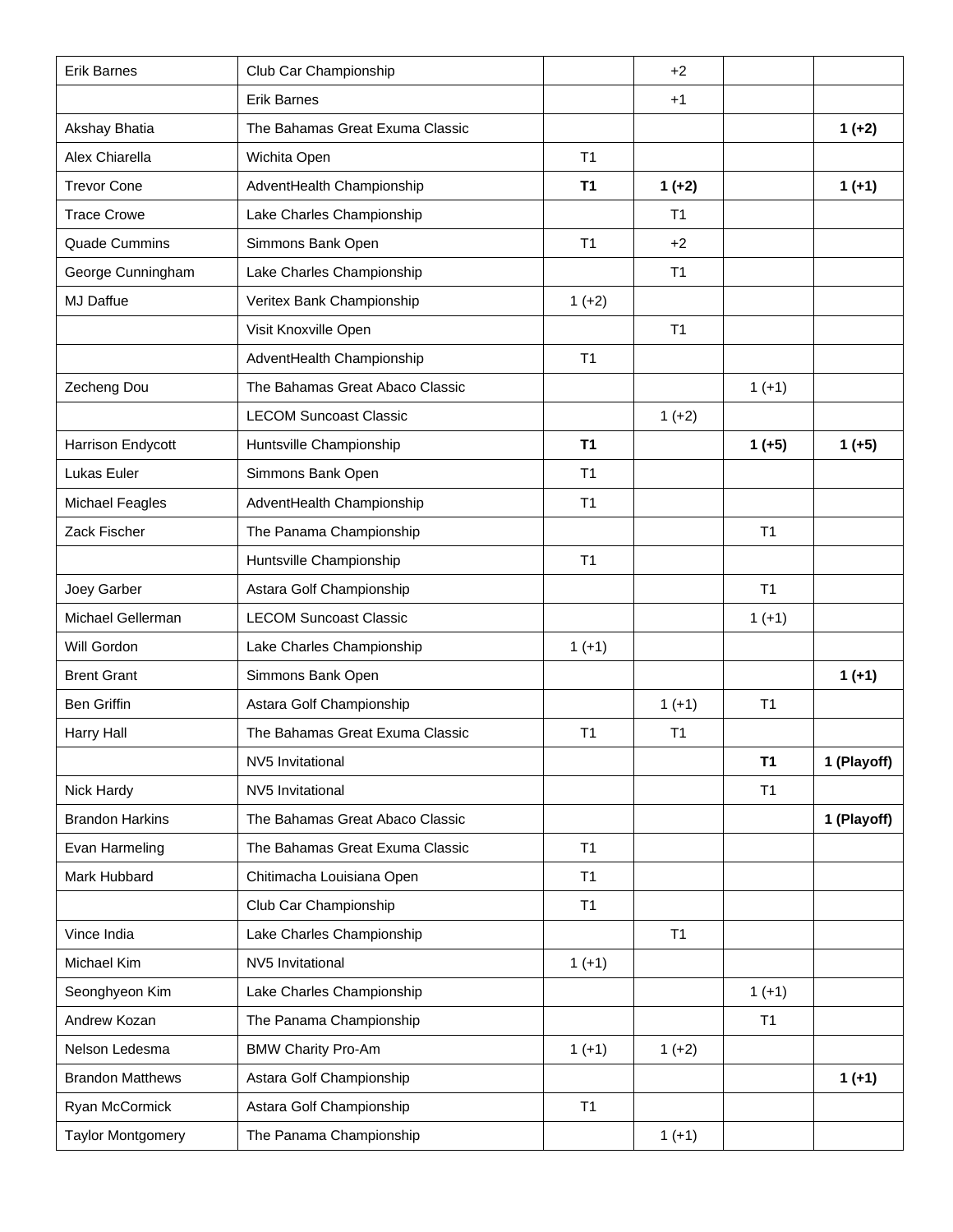| Augusto Núñez<br>Chitimacha Louisiana Open |                                 | T <sub>1</sub> |                |                |             |
|--------------------------------------------|---------------------------------|----------------|----------------|----------------|-------------|
| <b>Alvaro Ortiz</b>                        | The Bahamas Great Abaco Classic | T <sub>1</sub> | $1 (+2)$       |                |             |
| <b>Chase Parker</b>                        | Veritex Bank Championship       |                |                | $1 (+1)$       |             |
| Jeremy Paul                                | <b>REX Hospital Open</b>        | $1 (+1)$       |                |                |             |
| Christopher Petefish                       | NV5 Invitational                |                | $1 (+1)$       |                |             |
| Kevin Roy                                  | Wichita Open                    | T <sub>1</sub> |                |                |             |
| Corey Shaun                                | The Bahamas Great Exuma Classic |                |                | $1 (+1)$       |             |
|                                            | The Bahamas Great Abaco Classic | T <sub>1</sub> |                |                |             |
| Robby Shelton                              | <b>BMW Charity Pro-Am</b>       |                |                | $1 (+5)$       | 1 (Playoff) |
| Jimmy Stanger                              | The Panama Championship         | $1 (+1)$       |                | T <sub>1</sub> |             |
| Shawn Stefani                              | Veritex Bank Championship       |                | $1 (+1)$       |                |             |
| Sam Stevens                                | AdventHealth Championship       |                |                | $1 (+1)$       |             |
| The Panama Championship<br>Ben Taylor      |                                 |                |                | T <sub>1</sub> |             |
| Davis Thompson                             | The Bahamas Great Abaco Classic | T1             |                |                |             |
|                                            | NV5 Invitational                |                |                | T <sub>1</sub> |             |
|                                            | <b>REX Hospital Open</b>        |                | $1 (+2)$       | $1 (+2)$       | $1 (+1)$    |
| <b>Braden Thornberry</b>                   | Chitimacha Louisiana Open       | T <sub>1</sub> |                |                |             |
|                                            | Lake Charles Championship       |                | T <sub>1</sub> |                |             |
| Shad Tuten                                 | Chitimacha Louisiana Open       | T <sub>1</sub> | $1 (+1)$       |                |             |
| Peter Uihlein                              | Chitimacha Louisiana Open       | T <sub>1</sub> |                | $1 (+1)$       |             |
| T.J. Vogel                                 | Club Car Championship           |                |                |                | $1 (+1)$    |
| <b>Thomas Walsh</b>                        | <b>LECOM Suncoast Classic</b>   | $1 (+1)$       |                |                |             |
| Trevor Werbylo                             | Astara Golf Championship        | T <sub>1</sub> |                |                |             |
|                                            | Lake Charles Championship       |                |                |                | 1 (Playoff) |
| Norman Xiong                               | Wichita Open                    |                | $1 (+1)$       | $1 (+1)$       | $1 (+5)$    |
| Carson Young                               | The Panama Championship         |                |                |                | $1 (+1)$    |
| Kevin Yu                                   | Simmons Bank Open               |                |                | $1 (+2)$       |             |
| Carl Yuan                                  | Chitimacha Louisiana Open       |                |                |                | 1 (Playoff) |
|                                            | Club Car Championship           | T1             |                |                |             |
| Xinjun Zhang                               | The Bahamas Great Exuma Classic | <b>T1</b>      |                |                |             |

## *Final Group (place) vs. Winner's Group*

| Event                           | <b>Final Group</b>                                                 | <b>Winner's Group</b> |
|---------------------------------|--------------------------------------------------------------------|-----------------------|
| The Bahamas Great Exuma Classic | Corey Shaun - T3<br>Carl Yuan - T3<br>Clay Feagler - T8            | First-to-Last         |
| The Bahamas Great Abaco Classic | <b>Brandon Harkins - 1</b><br>Zecheng Dou $-2$<br>Erik Barnes - T4 | <b>Final Group</b>    |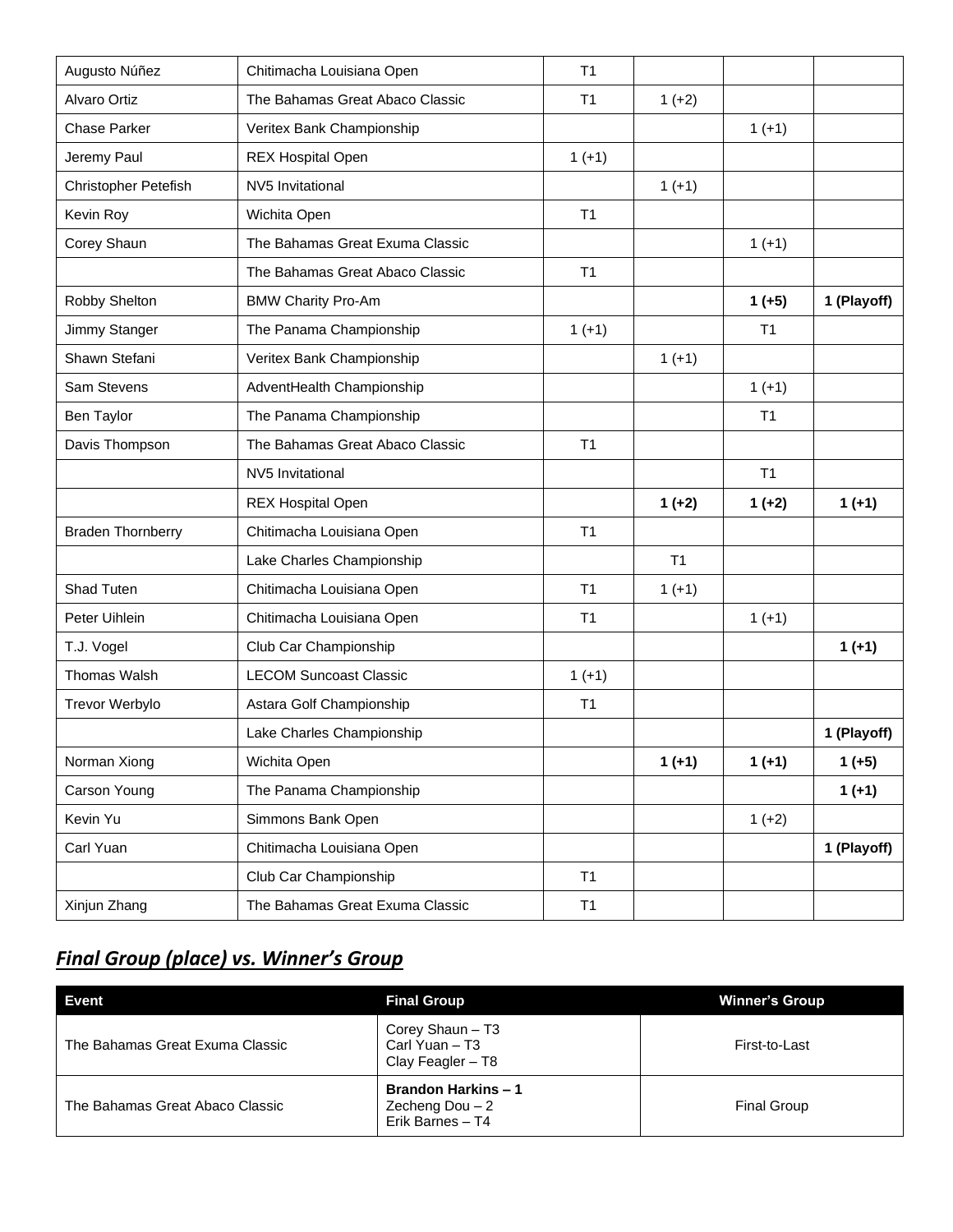| The Panama Championship                     | Zack Fischer - T5<br>Andrew Kozan - T15                                 | Third-to-Last      |
|---------------------------------------------|-------------------------------------------------------------------------|--------------------|
| Astara Golf Championship                    | Ben Griffin - T2<br>Joey Garber $-4$<br>Taylor Montgomery - T13         | First-to-Last      |
| <b>LECOM Suncoast Classic</b>               | MJ Daffue - T2<br>Michael Gellerman - T6                                | First-to-Last      |
| Chitimacha Louisiana Open                   | Peter Uihlein - 2<br>Trevor Werbylo - T3                                | Fifth-to-Last      |
| Lake Charles Championship                   | Seonghyeon Kim - 2<br>George Cunningham - T17<br>Brandon Matthews - T21 | Third-to-Last      |
| Club Car Championship                       | Mark Anderson - T2<br>Carl Yuan - T7                                    | Second-to-Last     |
| Veritex Bank Championship                   | Taylor Montgomery - T4<br>Chase Parker - T12                            | First-to-Last      |
| Huntsville Championship                     | Harrison Endycott - 1<br>Ben Taylor $-2$<br>Quade Cummins - T4          | <b>Final Group</b> |
| Simmons Bank Open                           | Kevin Yu-2<br>Zecheng Dou - T5                                          | First-to-Last      |
| Visit Knoxville Open                        | Anders Albertson - 1<br>Carl Yuan - 2<br>Taylor Montgomery - T4         | <b>Final Group</b> |
| AdventHealth Championship                   | MJ Daffue $-3$<br>Sam Stevens-T7                                        | First-to-Last      |
| NV5 Invitational                            | Nick Hardy $-2$<br>Davis Thompson - T5                                  | First-to-Last      |
| <b>REX Hospital Open</b>                    | Davis Thompson - 1<br>Vincent Norrman - T2                              | <b>Final Group</b> |
| <b>BMW Charity Pro-Am</b>                   | Robby Shelton - 1<br>Ben Griffin $-2$                                   | <b>Final Group</b> |
| Wichita Open                                | Norman Xiong-1<br>Kevin $Yu - 3$                                        | <b>Final Group</b> |
| Live and Work in Maine Open                 |                                                                         |                    |
| The Ascendant                               |                                                                         |                    |
| Memorial Health Championship                |                                                                         |                    |
| Price Cutter Charity Championship           |                                                                         |                    |
| Utah Championship                           |                                                                         |                    |
| Pinnacle Bank Championship                  |                                                                         |                    |
| Albertsons Boise Open                       |                                                                         |                    |
| Nationwide Children's Hospital Championship |                                                                         |                    |
| Korn Ferry Tour Championship                |                                                                         |                    |

## *Week-to-Week Points Standings Leaders (after tournament)*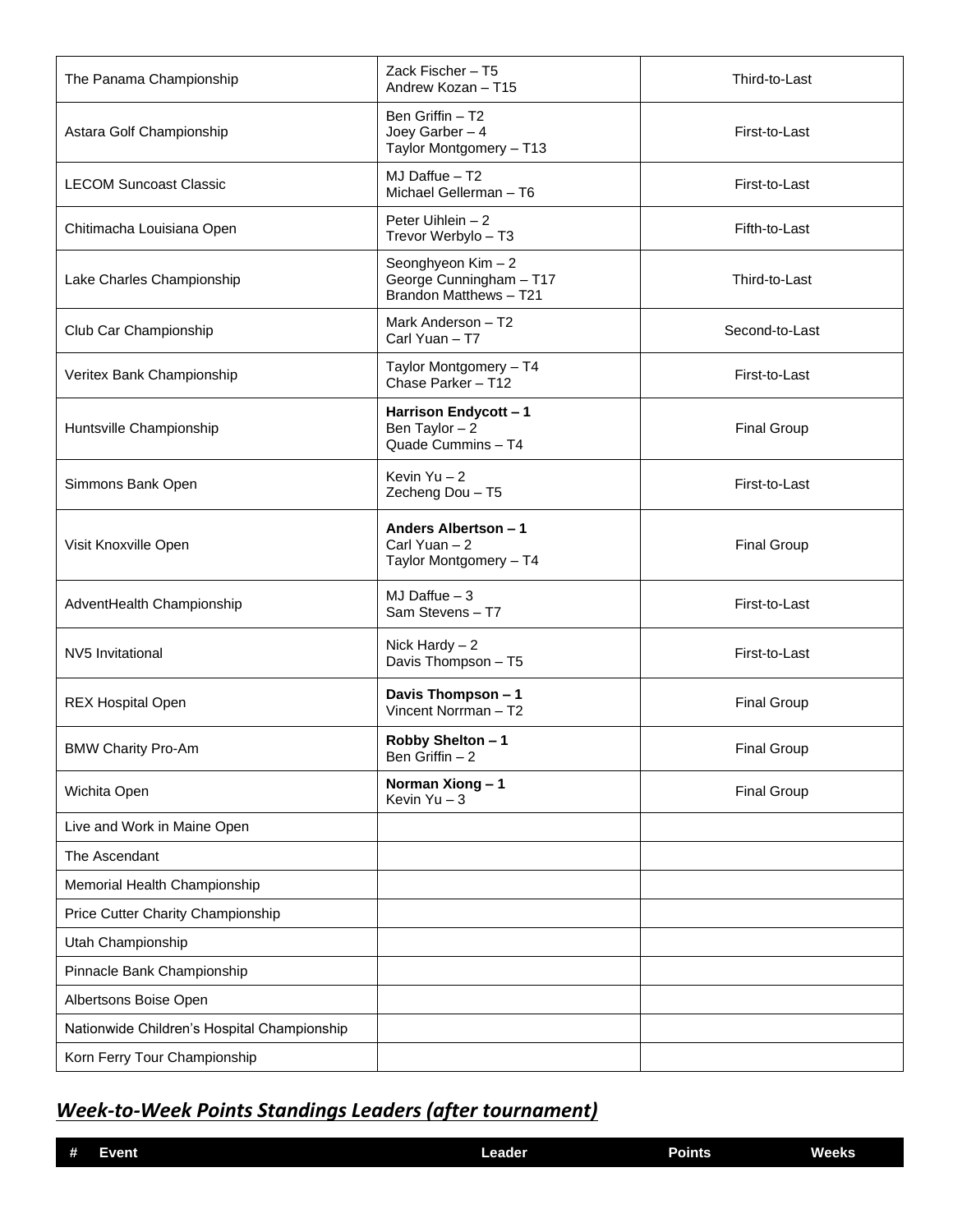| 1              | The Bahamas Great Exuma Classic             | Akshay Bhatia           | 500   | 1              |
|----------------|---------------------------------------------|-------------------------|-------|----------------|
| $\overline{c}$ | The Bahamas Great Abaco Classic             | <b>Brandon Harkins</b>  | 521   | $\mathbf{1}$   |
| $\mathbf{3}$   | The Panama Championship                     | <b>Brandon Harkins</b>  | 521   | $\overline{c}$ |
| 4              | Astara Golf Championship                    | <b>Brandon Matthews</b> | 766   | $\mathbf{1}$   |
| 5              | <b>LECOM Suncoast Classic</b>               | <b>Brandon Matthews</b> | 766   | $\overline{c}$ |
| 6              | Chitimacha Louisiana Open                   | Carl Yuan               | 853   | 1              |
| $\overline{7}$ | Lake Charles Championship                   | Carl Yuan               | 853   | $\overline{2}$ |
| 8              | Club Car Championship                       | Carl Yuan               | 941   | 3              |
| 9              | Veritex Bank Championship                   | Carl Yuan               | 941   | 4              |
| 10             | Huntsville Championship                     | Carl Yuan               | 941   | 5              |
| 11             | Simmons Bank Open                           | Carl Yuan               | 955   | 6              |
| 12             | Visit Knoxville Open                        | Carl Yuan               | 1,255 | 7              |
| 13             | AdventHealth Championship                   | Carl Yuan               | 1,255 | $\,8\,$        |
| 14             | NV5 Invitational                            | Carl Yuan               | 1,310 | 9              |
| 15             | <b>REX Hospital Open</b>                    | Carl Yuan               | 1,395 | 10             |
| 16             | <b>BMW Charity Pro-Am</b>                   | Carl Yuan               | 1,395 | 11             |
| 17             | Wichita Open                                | Carl Yuan               | 1,395 | 12             |
| 18             | Live and Work in Maine Open                 |                         |       |                |
| 19             | The Ascendant at TPC Colorado               |                         |       |                |
| 20             | Memorial Health Championship                |                         |       |                |
| 21             | Price Cutter Charity Championship           |                         |       |                |
| 22             | Utah Championship                           |                         |       |                |
| 23             | Pinnacle Bank Championship                  |                         |       |                |
| 24             | Albertsons Boise Open                       |                         |       |                |
| 25             | Nationwide Children's Hospital Championship |                         |       |                |
| 26             | Korn Ferry Tour Championship                |                         |       |                |

# *Distance Between Leader and Cut (Low 65 Players and Ties)*

| <b>Event</b>                    | Leader | Cut  | <b>Distance</b> | # of Players |
|---------------------------------|--------|------|-----------------|--------------|
| The Bahamas Great Exuma Classic | $-7$   | $+2$ | 9 strokes       | 67           |
| The Bahamas Great Abaco Classic | $-12$  | -1   | 11 strokes      | 76           |
| The Panama Championship         | -8     | E    | 8 strokes       | 65           |
| Astara Golf Championship        | $-12$  | -4   | 8 strokes       | 71           |
| <b>LECOM Suncoast Classic</b>   | $-14$  | -6   | 8 strokes       | 68           |
| Chitimacha Louisiana Open       | $-11$  | $-2$ | 9 strokes       | 75           |
| Lake Charles Championship       | -9     | $-2$ | 7 strokes       | 76           |
| Club Car Championship           | $-13$  | $-2$ | 11 strokes      | 71           |
| Veritex Bank Championship       | $-14$  | $-5$ | 9 strokes       | 70           |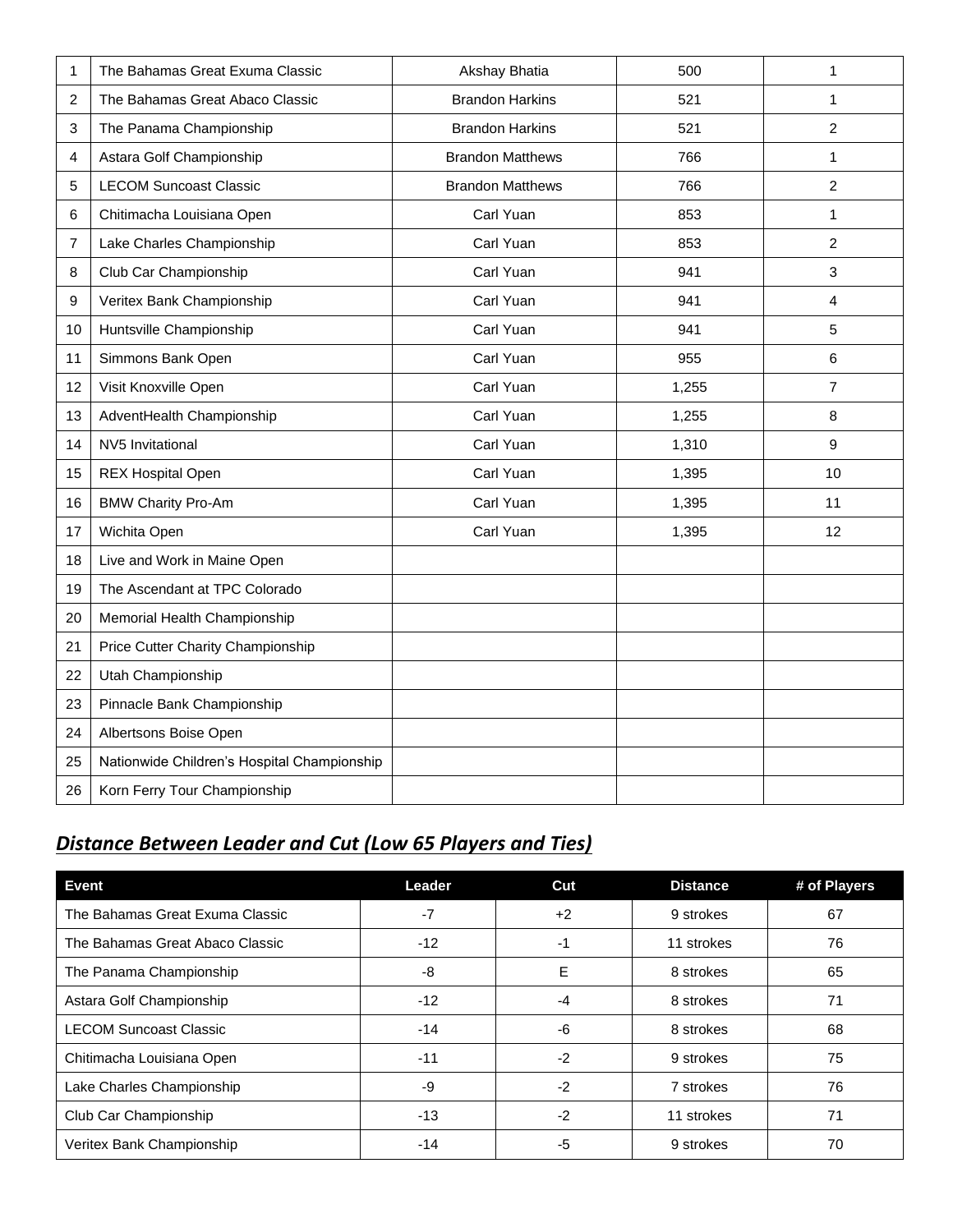| Huntsville Championship                     | $-11$ | E    | 11 strokes | 67 |
|---------------------------------------------|-------|------|------------|----|
| Simmons Bank Open                           | $-12$ | $-3$ | 9 strokes  | 67 |
| Visit Knoxville Open                        | $-11$ | $-2$ | 9 strokes  | 83 |
| AdventHealth Championship                   | $-12$ | E    | 12 strokes | 78 |
| NV5 Invitational                            | $-11$ | $-4$ | 7 strokes  | 66 |
| <b>REX Hospital Open</b>                    | $-12$ | $-3$ | 9 strokes  | 73 |
| <b>BMW Charity Pro-Am</b>                   | $-14$ | $-4$ | 10 strokes | 74 |
| Wichita Open                                | $-13$ | $-4$ | 9 strokes  | 65 |
| Live and Work in Maine Open                 |       |      |            |    |
| The Ascendant                               |       |      |            |    |
| Memorial Health Championship                |       |      |            |    |
| Price Cutter Charity Championship           |       |      |            |    |
| Utah Championship                           |       |      |            |    |
| Pinnacle Bank Championship                  |       |      |            |    |
| Albertsons Boise Open                       |       |      |            |    |
| Nationwide Children's Hospital Championship |       |      |            |    |
| Korn Ferry Tour Championship                |       |      |            |    |

#### *Narrowest Margin Between Leader and Cut Line*

**2022** 7 strokes, Lake Charles Championship (Leader at -9, Cut at -2, 76 players) NV5 Invitational (Leader at -11, Cut at -4, 66 players)

#### **All-Time** 5 strokes, 2020 Korn Ferry Challenge at TPC Sawgrass (Leader at -6, Cut at -1, 65 players) 5 strokes, 1995 Buffalo Open (Leader at -5, Cut at even, 57 players) 5 strokes, 1993 Utah Championship (Leader at -8, Cut at -3, 56 players)

#### *Tournament Winners who Made the Cut on the Number*

Lanto Griffin, 2017 Simmons Bank Open for the Snedeker Foundation - Griffin made the cut on the number at 2under par with rounds of 72-70, then tied the course record with a third-round 62, and closed with a 68 to play his way into a playoff with Abraham Ancer. Griffin won with a 20-foot birdie putt on the first hole.

**Justin Bolli, 2004 Chattanooga Classic** – Bolli posted rounds of 72-67 to join 59 others at 5-under 137, seven shots back of Matthew Jones and Jason Caron. Bolli moved all the way up to a tie for fifth with a 9-under 63 in the third round, which left him three shots behind the leader, Chris Anderson. Bolli carded a final-round 65 and reached 21-under par, earning a one-stroke victory over Anderson and Johnson Wagner.

**Tripp Isenhour, 2000 Mississippi Gulf Coast Open** – Isenhour posted rounds of 70-75 to join 56 others at 1-over 145, seven strokes back of co-leaders Mark Hensby and Donnie Hammond. Isenhour's course-record 64 moved him to 7 under par for the tournament and gave him a one-stroke lead over Don Reese and John Elliott. Isenhour carded a 70 in the final round for a two-stroke victory over Elliott.

#### *Monday Qualifiers who Made the Cut*

| <b>Date</b> | Event                   | # to make cut | Plaver – Result                                |
|-------------|-------------------------|---------------|------------------------------------------------|
| 1/24        | The Panama Championship |               | Quade Cummins $-$ T15 $**$<br>Blake Dver - T60 |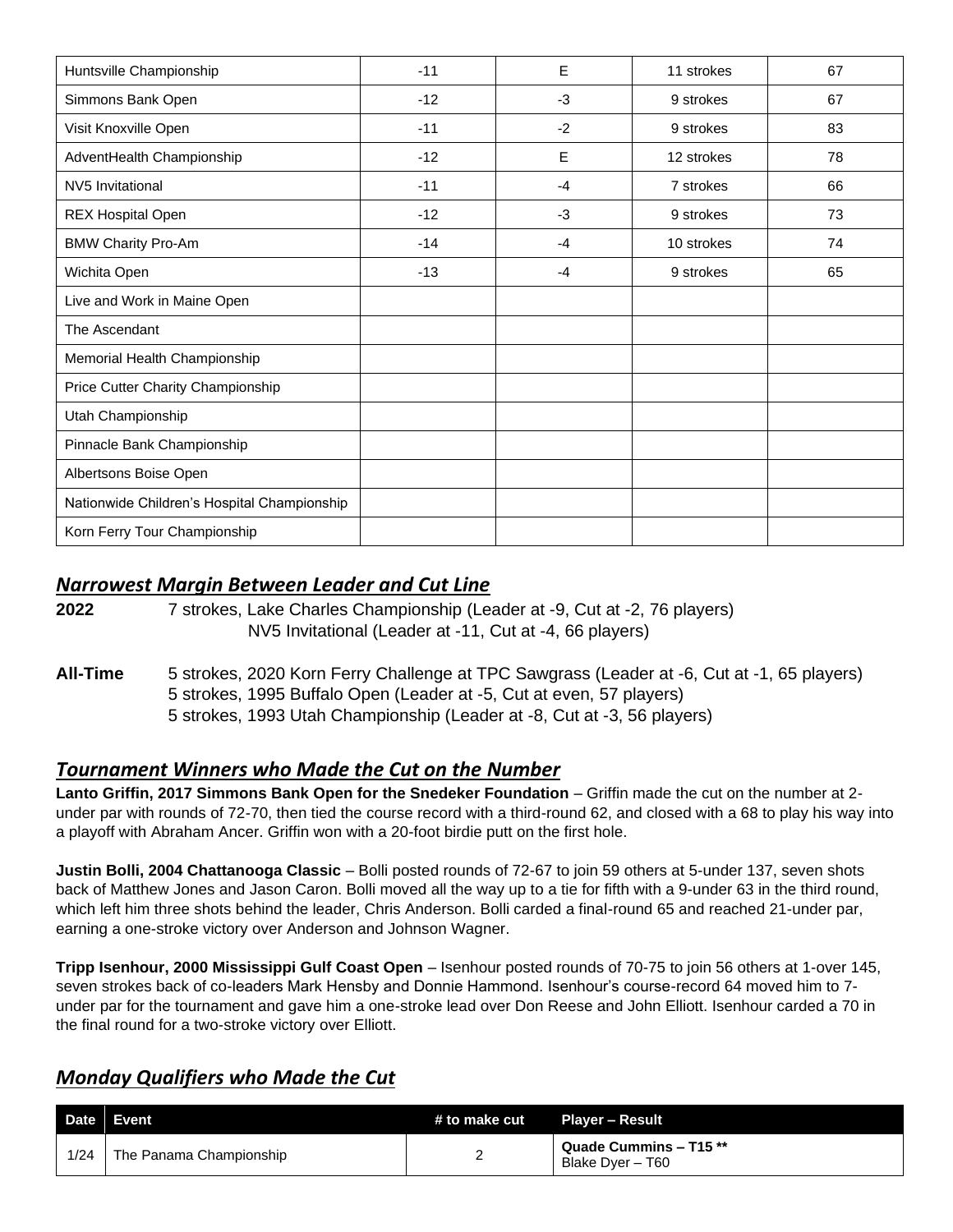| 1/26 | Astara Golf Championship          | 1              | Chip McDaniel - T21                                                                             |
|------|-----------------------------------|----------------|-------------------------------------------------------------------------------------------------|
| 2/14 | <b>LECOM Suncoast Classic</b>     | $\Omega$       | n/a                                                                                             |
| 3/14 | Chitimacha Louisiana Open         | 1              | Jake McCrory - T33                                                                              |
| 3/21 | Lake Charles Championship         | 3              | Matthew Picanso - T21 **<br>Bradon Hoelzer - T69<br>Philip Knowles - T69                        |
| 3/28 | Club Car Championship             | $\overline{2}$ | Will Dickson - T31<br>Davis Lamb - T40                                                          |
| 4/8  | Veritex Bank Championship         | 3              | Wil Bateman - T18 **<br>Grayson Murray - T26<br>Ben Silverman - T60                             |
| 4/25 | Huntsville Championship           | 3              | Chip McDaniel - T13 **<br>Bryce Emory - T35<br>Dylan Meyer - T53                                |
| 5/2  | Simmons Bank Open                 | 1              | Cody Blick - T27                                                                                |
| 5/9  | Visit Knoxville Open              | 1              | Christopher Petefish - T24 **                                                                   |
| 5/16 | AdventHealth Championship         | $\Omega$       | n/a                                                                                             |
| 5/23 | NV5 Invitational                  | 4              | Ryan Linton - T23 **<br>David Perkins - T32<br>Jacob Bergeron - T41<br>Trey Shirley - T48       |
| 5/30 | <b>REX Hospital Open</b>          | $\overline{c}$ | Jacob Bridgeman - T29<br>Ryan Hall - T65                                                        |
| 6/13 | Wichita Open                      | 4              | Norman Xiong-1#<br><b>Alistair Docherty - T23**</b><br>Gregory Yates - T37<br>Ryan Grider - T61 |
|      | Live and Work in Maine Open       |                |                                                                                                 |
|      | The Ascendant                     |                |                                                                                                 |
|      | Memorial Health Championship      |                |                                                                                                 |
|      | Price Cutter Charity Championship |                |                                                                                                 |
|      | Utah Championship                 |                |                                                                                                 |
|      |                                   |                | ** - Top-25, qualified for next event<br># - Win, earned full membership                        |

## *The Last Time… (excludes ties)*

|                            | Event                   | <b>Finish</b>                                                                                  |
|----------------------------|-------------------------|------------------------------------------------------------------------------------------------|
| There was a 1-2-3 Finish   | 2022 Wichita Open       | Norman Xiong<br>Kevin Roy<br>2.<br>Kevin Yu<br>3.                                              |
| There was a 1-2-3-4 Finish | 2021 BMW Charity Pro-Am | Mito Pereira<br>Justin Lower<br>$2^{\circ}$<br>Max McGreevy<br>3.<br><b>Tommy Gainey</b><br>4. |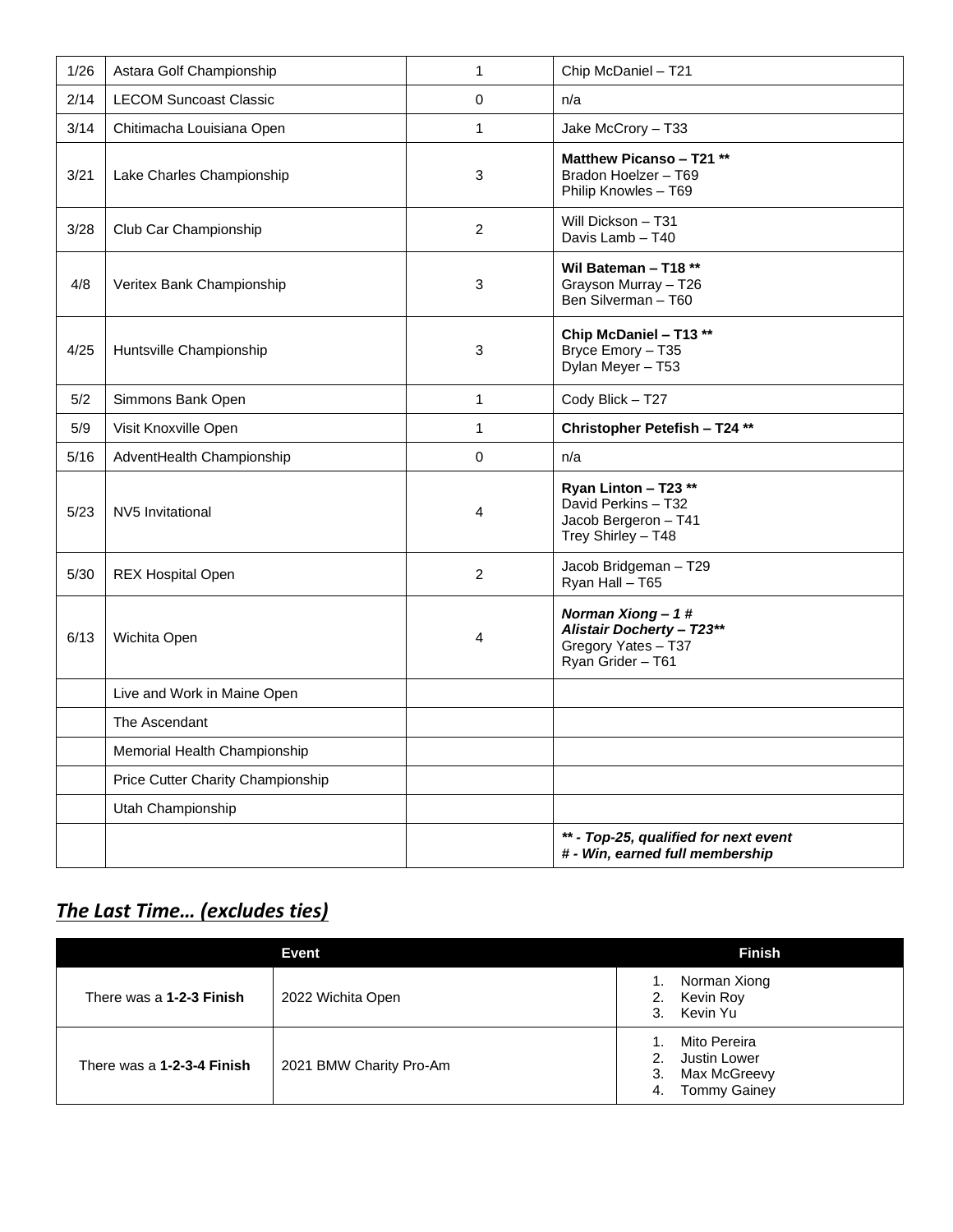| There was a 1-2-3-4-5 Finish   | 2021 AdventHealth Championship | Cameron Young<br>Dawie van der Walt<br>Zach Wright<br>3.<br>Nick Hardy<br>4.<br>Greyson Sigg<br>5.                               |
|--------------------------------|--------------------------------|----------------------------------------------------------------------------------------------------------------------------------|
| There was a 1-2-3-4-5-6 Finish | 2019 WinCo Foods Portland Open | Bo Hoag<br>Scott Harrington<br>2.<br>Kris Ventura<br>3.<br><b>Chris Naegel</b><br>4.<br>Vince India<br>5.<br>Rob Oppenheim<br>6. |

## *Most Players Tied for Second Place in Korn Ferry Tour History*

- 7 1995 Permian Basin Open
- 6 2000 Inland Empire Open, 1998 Monterey Open, 1997 Tri-Cities Open

## *Playoff History – 2022 Korn Ferry Tour Season*

*Playoffs 5*

*Playoff ended with:*

| Eagle  | G |
|--------|---|
| Birdie | З |
| Par    | 2 |

#### *Playoff Length:*

| 1 hole  | 1 |
|---------|---|
| 2 holes | 2 |
| 3 holes | 2 |
| 4 holes | 0 |

## *Korn Ferry Tour Playoff History (All-Time)*

|                       | #   | <b>Detail</b>                                     |
|-----------------------|-----|---------------------------------------------------|
| <b>Total Playoffs</b> | 209 | Last - 2022 BMW Charity Pro-Am (Robby Shelton)    |
| Playoffs won with     |     |                                                   |
| Eagle                 | 8   | Last - 2021 Huntsville Championship (Paul Barjon) |
| <b>Birdie</b>         | 125 |                                                   |
| Par                   | 73  | Last - 2022 BMW Charity Pro-Am (Robby Shelton)    |
| Bogey                 | 3   |                                                   |
|                       |     |                                                   |
| <b>Playoff Length</b> |     |                                                   |
| 1 hole                | 107 |                                                   |
| Eagle                 | 4   |                                                   |
| <b>Birdie</b>         | 67  |                                                   |
| Par                   | 35  |                                                   |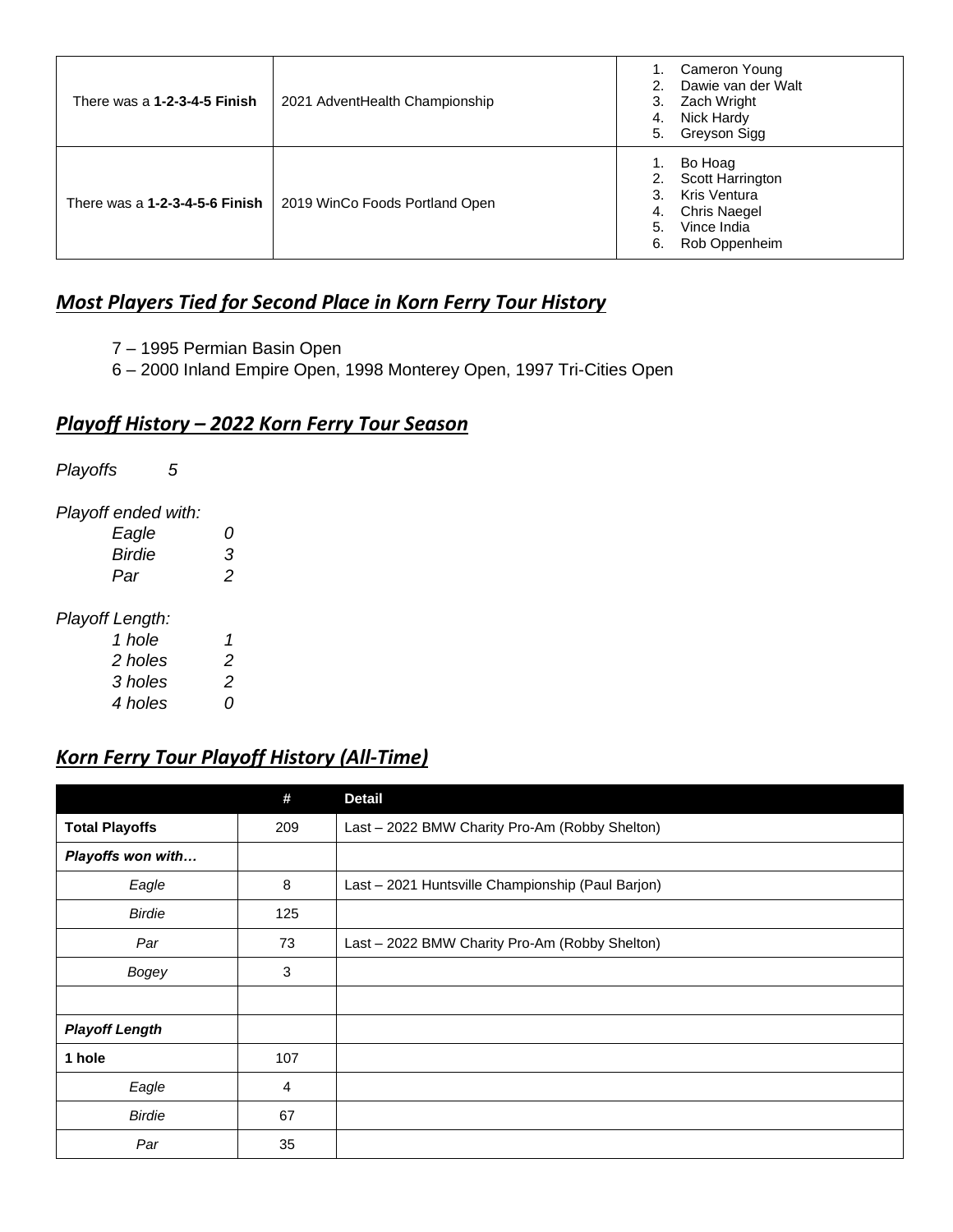| <b>Bogey</b>  | 1              |                                                                                                                              |
|---------------|----------------|------------------------------------------------------------------------------------------------------------------------------|
| 2 holes       | 48             | Last - 2022 BMW Charity Pro-Am (Robby Shelton)                                                                               |
| Eagle         | 3              |                                                                                                                              |
| <b>Birdie</b> | 26             |                                                                                                                              |
| Par           | 17             |                                                                                                                              |
| Bogey         | $\overline{2}$ |                                                                                                                              |
| 3 holes       | 26             | Last - 2022 NV5 Invitational (Harry Hall)                                                                                    |
| Eagle         | 1              |                                                                                                                              |
| <b>Birdie</b> | 18             |                                                                                                                              |
| Par           | $\overline{7}$ |                                                                                                                              |
| 4 holes       | 14             |                                                                                                                              |
| <b>Birdie</b> | 6              |                                                                                                                              |
| Par           | 8              |                                                                                                                              |
| 5 holes       | 2              |                                                                                                                              |
| <b>Birdie</b> | $\overline{2}$ | 1991 Shreveport Open (Jeff Coston)<br>2004 BMW Charity Pro-Am (Ryuji Imada)                                                  |
| 6 holes       | 3              |                                                                                                                              |
| <b>Birdie</b> | 2              | 1992 Wichita Open (Jeff Woodland)<br>1994 Shreveport Open (Jason Schultz)                                                    |
| Par           | 1              | 2005 Chattanooga Classic (Omar Uresti)                                                                                       |
| 7 holes       | 2              |                                                                                                                              |
| <b>Birdie</b> | $\mathbf{1}$   | 1995 Monterrey Open (Stuart Appleby)                                                                                         |
| Par           | 1              | 2000 REX Hospital Open (Mark Hensby)                                                                                         |
| 8 holes       | 4              |                                                                                                                              |
| <b>Birdie</b> | 1              | 1991 Mississippi Gulf Coast Classic (Tom Lehman)                                                                             |
| Par           | 3              | 2004 REX Hospital Open (Chris Anderson)<br>2004 The Reese's Cup Classic (Ben Bates)<br>2007 WNB Golf Classic (Brad Adamonis) |
| 9 holes       | $\overline{2}$ |                                                                                                                              |
| <b>Birdie</b> | 1              | 2009 Northeast Pennsylvania Classic (Gary Christian)                                                                         |
| Par           | $\mathbf{1}$   | 1998 Lehigh Valley Open (Eric Booker)                                                                                        |
| 10 holes      | $\blacksquare$ |                                                                                                                              |
| 11 holes      | 1              | 2014 Cleveland Open (Steven Alker)                                                                                           |
| <b>Birdie</b> | 1              |                                                                                                                              |

# *First Playoff of the Calendar Year Came at Event…*

| Year | Event # | Event:                          |
|------|---------|---------------------------------|
| 2022 |         | The Bahamas Great Abaco Classic |
| 2021 |         | <b>LECOM Suncoast Classic</b>   |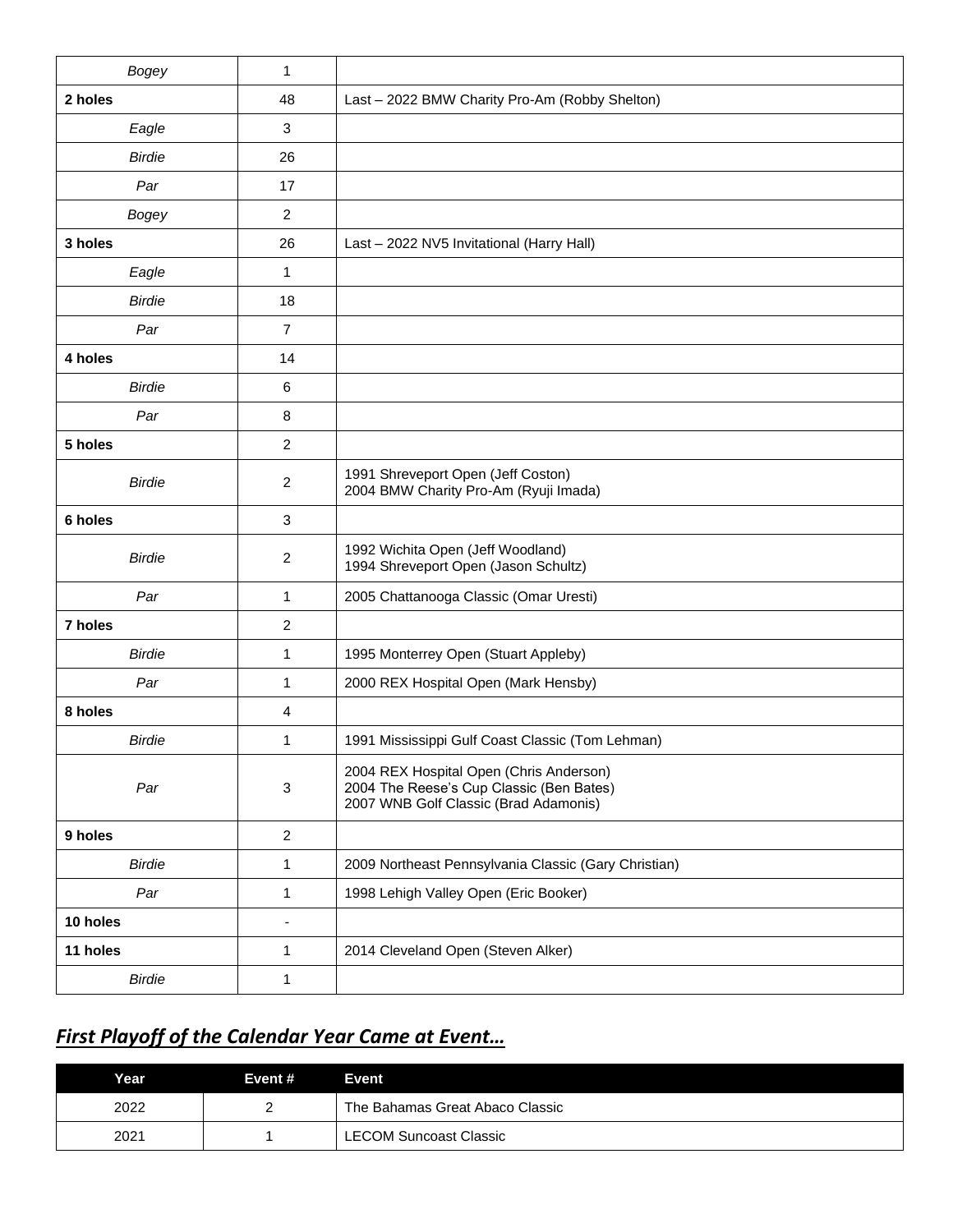| 2020 | 6                | El Bosque Mexico Championship              |
|------|------------------|--------------------------------------------|
| 2019 | 6                | Chitimacha Louisiana Open                  |
| 2018 | 14               | Rust-Oleum Championship                    |
| 2017 | 3                | Astara Golf Championship                   |
| 2016 | 4                | Servientrega Championship                  |
| 2015 | $\overline{c}$   | Astara Golf Championship                   |
| 2014 | 5                | Chitimacha Louisiana Open                  |
| 2013 | 14               | United Leasing Championship                |
| 2012 | $\boldsymbol{9}$ | <b>BMW Charity Pro-Am</b>                  |
| 2011 | $\overline{7}$   | <b>BMW Charity Pro-Am</b>                  |
| 2010 | 2                | Moonah Classic                             |
| 2009 | 1                | The Panama Championship                    |
| 2008 | 6                | Livermore Valley Wine Country Championship |
| 2007 | 3                | New Zealand PGA Championship               |
| 2006 | $\overline{2}$   | Jacob's Creek Open Championship            |
| 2005 | $\mathbf{3}$     | New Zealand PGA Championship               |
| 2004 | $\overline{7}$   | <b>BMW Charity Pro-Am</b>                  |
| 2003 | 4                | First Tee Arkansas Classic                 |
| 2002 | 3                | Chitimacha Louisiana Open                  |
| 2001 | 14               | Hershey Open                               |
| 2000 | 9                | Richmond Open                              |
| 1999 | 1                | South Florida Classic                      |
| 1998 | $\,6$            | Shreveport Open                            |
| 1997 | 16               | Wichita Open                               |
| 1996 | 1                | San Jose Open                              |
| 1995 | 3                | Monterrey Open                             |
| 1994 | $\,$ 5 $\,$      | Mississippi Gulf Coast Classic             |
| 1993 | $\mathbf{1}$     | Yuma Open                                  |
| 1992 | $\overline{c}$   | South Texas Open                           |
| 1991 | $\overline{4}$   | Shreveport Open                            |
| 1990 | $\,$ 5 $\,$      | Mississippi Gulf Coast Classic             |

## *Most Consecutive Weeks with Playoffs (Korn Ferry Tour History)*

 2019 – Lincoln Land Championship, Wichita Open, Utah Championship, LECOM Health Challenge 2004 – Northeast Pennsylvania Classic, Lake Erie Charity Classic, Reese's Cup Classic, Scholarship America Showdown

## *Most Consecutive Weeks without Playoffs (Korn Ferry Tour History)*